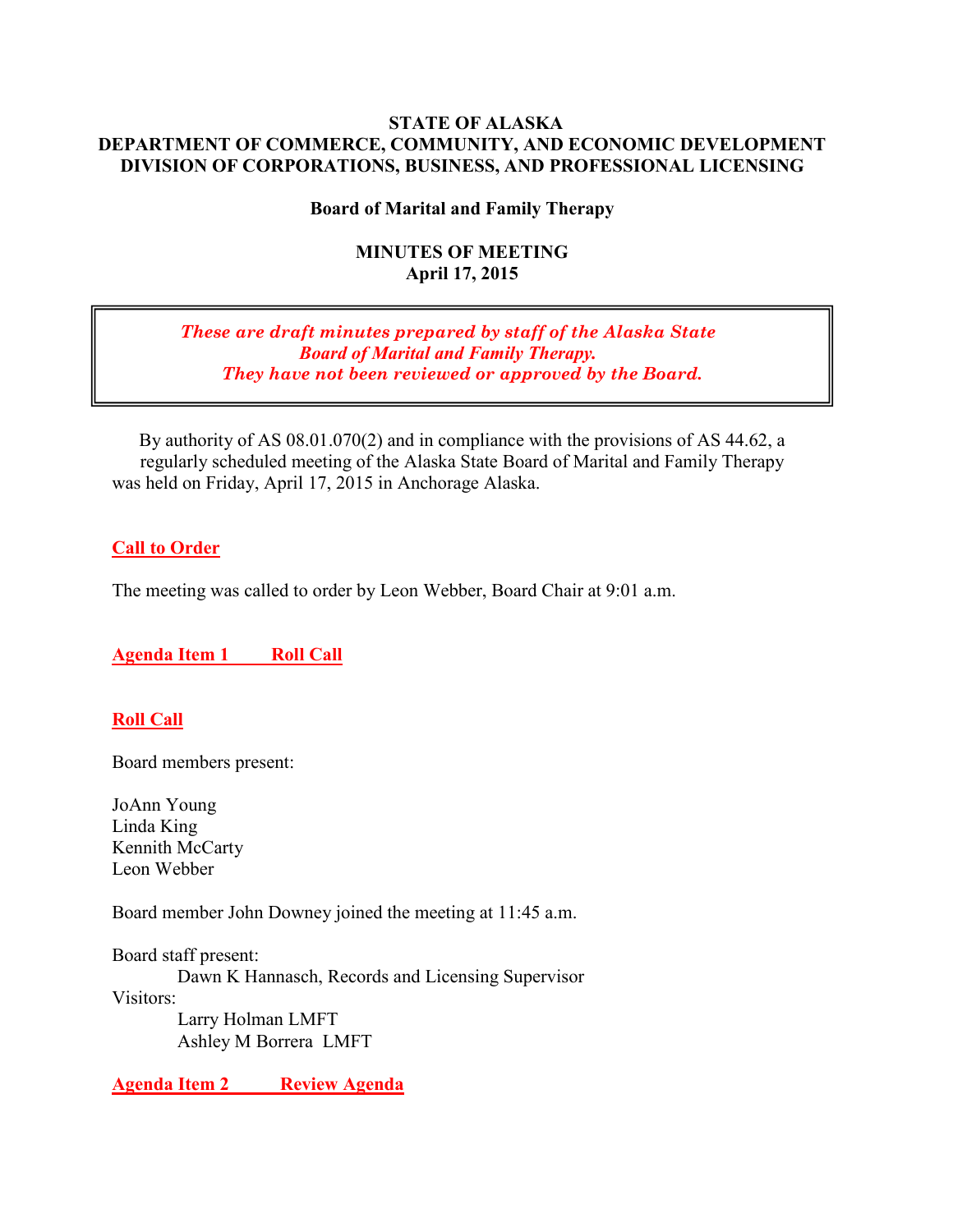The Board reviewed the agenda, the following changes were made:

- Teleconference with Regulations Specialist Jun Maiquis was tabled
- Regulations review was moved to 2:10 p.m. after public comments
- Investigative report was moved to 9:30 a.m.
- Old business was added to the agenda for 9:40 a.m.
- Review of CE's will be done on the Divisions secure website by  $4/27/2015$

#### **Agenda Item 3 Review/Approve minutes**

The Board reviewed the minutes and approved as amended:

- October  $30^{th}$  2014
- January  $29<sup>th</sup> 2015$

### **Agenda Item 4 Ethics Reporting**

There were no ethics conflicts to report.

#### **Agenda Item 7 Investigative Report**

Investigator Michelle Wall-Rood joined the meeting

• There were no new actions to report

### **Agenda Item Old Business**

Leon Webber gave a hand out to all members to review regarding distance therapy and distance supervision. The Board discussed each topic and the corresponding information that was provided by Leon Webber, in depth. A recording of the full discussion can be requested from the Division.

#### **Upon a motion duly made by Ms. Linda King, seconded by Ms. JoAnn Young, and approved by unanimous consent, it was:**

#### **RESOLVED to approve the changes to the language as amended and send to Dept. of Law for review.**

### **Agenda Item 6 Division Update**

Staff member Martha Hewlett joined the meeting via teleconference at 10:00 a.m.

The following items were discussed by the Board:

• The fee analysis will be concluded by the Division no later than the end of May 2015 and ready for discussion at the next regularly scheduled Board meeting.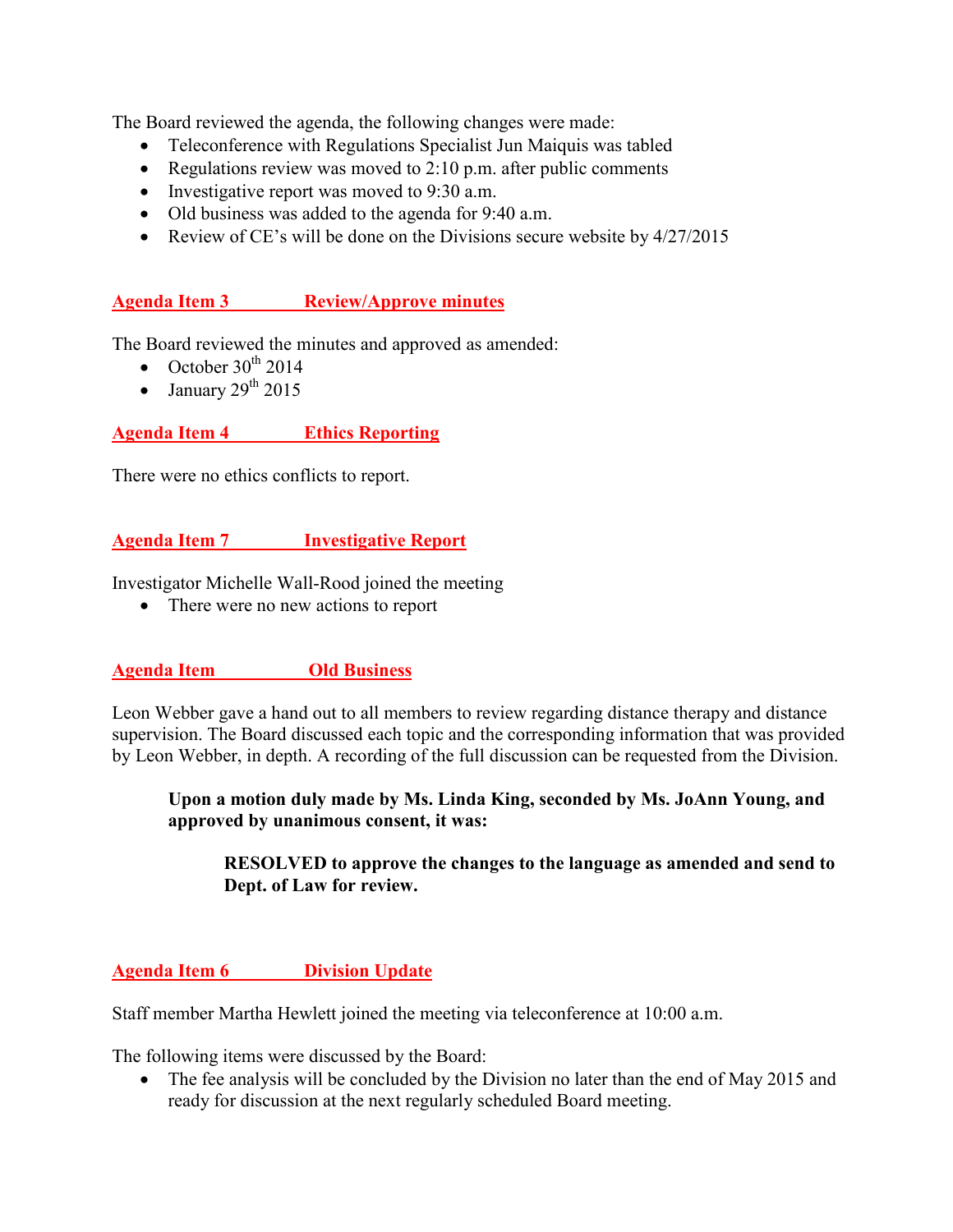- The Board inquired from the Division if the temporary licenses were being counted twice, the FY 2014 statistical report indicates that that is not the case.
- The Division reports that the Budget is in a healthy position at this time.
- Board Member Kennith McCarty inquired from the Division if the Board can be involved with lowering fees, the Board feels that other licenses are being sought after instead of MFT because of the cost of licensure.

Leon Webber, Board chair left the room from 10:13 a.m.-10:15 a.m.

- The Board was informed that the fee setting would be reviewed by Director Hovenden and Operations Manager Chambers. They look to past records and work to anticipate upcoming needs of the Board, this will allow for no massive increase in fees.
- The Board would like to reduce fees, Director Hovenden and Ops Manger Chamber's is aware of the Board desire and the fact the many licenses will be retiring in the future.

Martha Hewlett left the meeting at 10:20 a.m.

The Board took a break from  $10:21$  a.m.  $-10:36$  a.m.

# **Agenda Item 9 New Business**

• The Board discussed the "spirit" of the temporary license. The Board reviewed regulations regarding temporary licensure. They discussed adding to the regulations project; i.e. not issuing MFTA's a temporary license until they have passed the exam.

### **Upon a motion duly made by Mr. Leon Webber, seconded by Ms. Linda King, and approved by unanimous consent, it was:**

### **RESOLVED to form a Sub Committee to revisit the regulations regarding temporary licensure for MFTA's.**

- The Board discussed the need for increased and updated Supervisor training, it was noted that the Board will encourage on-line training and other courses but that the Board will not be providing the training.
- The Board will consider asking the Division to recognize other license types (SPCO, SCSW and SPHY) to supervise the 100 group hours required. The Board has requested that Board Member Kennith McCarty write a letter of suggestion so that the Board can revisit this topic at the July  $17<sup>th</sup>$  meeting.
- The Board has agreed that they will change the wording from "face-to-face" to "interactive" regarding the description of CEU's. (Sec 08.63.900)
- The Board reviewed a letter that was sent from the Board of Psychology. The letter is requesting a "Mental Health Summit" of all Alaska State Boards, dealing in mental health. The Board conferred with Dawn K Hannasch regarding the Divisions opinion of such a meeting. Mrs. Hannasch pointed out that Ms. Chambers has been consulted by the Board of Psychology as mentioned in the correspondence. The Board resolved to send a letter in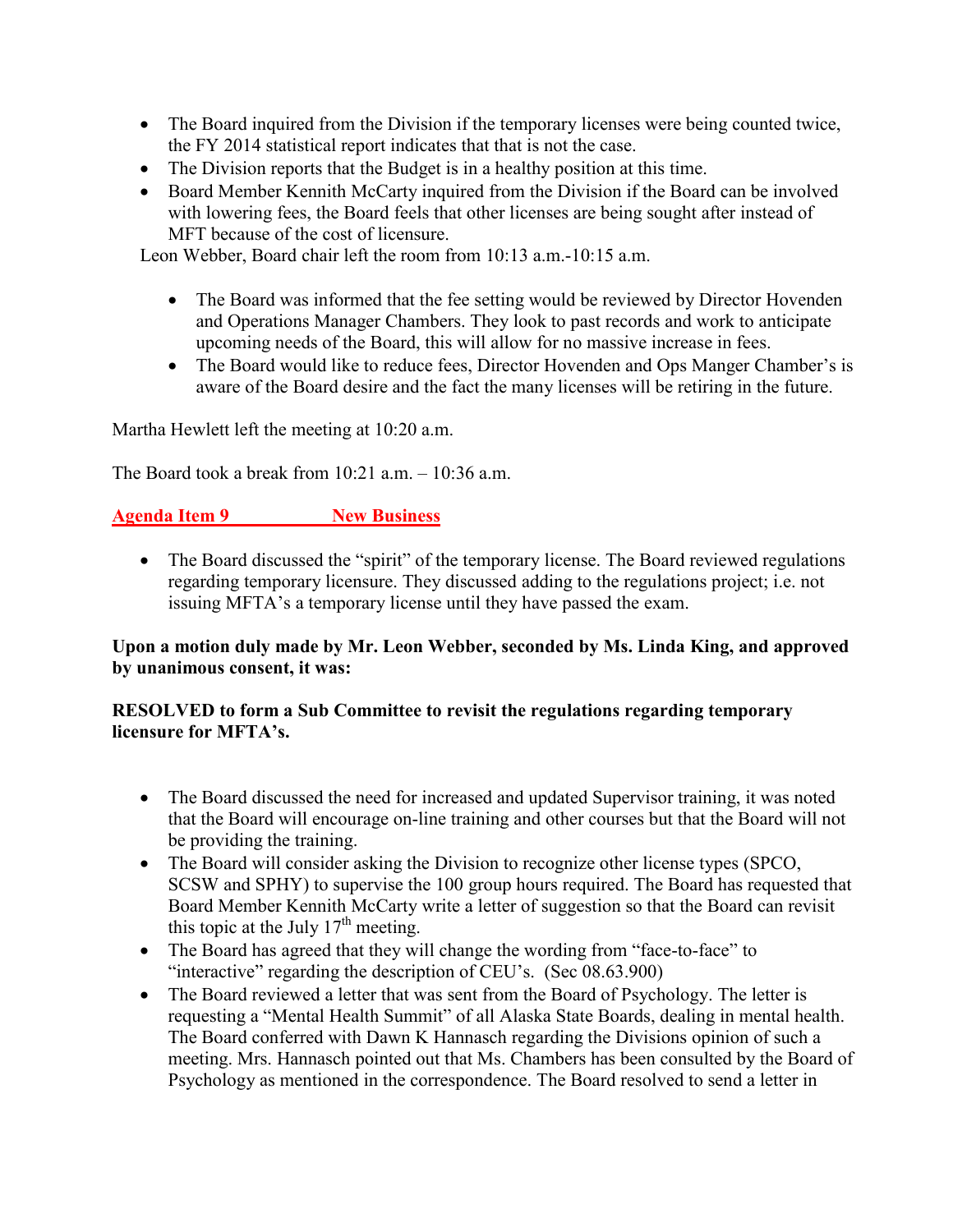return to the Board of Psychology requesting more information but also decided that the MFT Board should be represented.

**Upon a motion duly made by Mr. JoAnn Young, seconded by Mr. John Downing, and approved by unanimous consent, it was:**

**RESOLVED that the Board will send 2 represents to attend the "Mental Health Summit" sponsored by the Board of Psychology.** 

# **Agenda Item 8 Board Business**

- The Board reviewed applications and approved the following for licensure:
	- 1. Laurie L Linsley
	- 2. David J Banks
	- 3. Karla M Gelhar
- The Board reviewed past goals and objectives from the January  $29<sup>th</sup> 2014$  meeting A few key areas that were discussed are as follows:
	- 1. The Board of Marital and Family Therapy will continue to work on drafting Regulations at a teleconference on May 27th 2015.
	- 2. The Board of Marital and Family Therapy will continue to work with the Division of Corporations, Business and Professional Licensing with the goal to continue to reduce fees as is reasonable to maintain a balances budget.
	- 3. The Board of Marital and Family Therapy will develop a strategy to address the need for distance therapy and distance supervision.

### **Agenda Item 11 Administrative Business**

- Board Travel:
	- 1. Linda King will attend the AAMFT Meeting o behalf of the Board
	- 2. Leon Webber will attend the CLEAR training on behalf of the Board
- Dawn K Hannasch Records and Licensing Supervisor informed the Board that they will need to have their draft of the 2015 Annual Report done and returned to the Licensing Examiner by June  $15<sup>th</sup> 2015$ .

### **Recess for lunch**

The Board recessed for lunch at 12:00 p.m. The Board went back on the record at 1:00 p.m.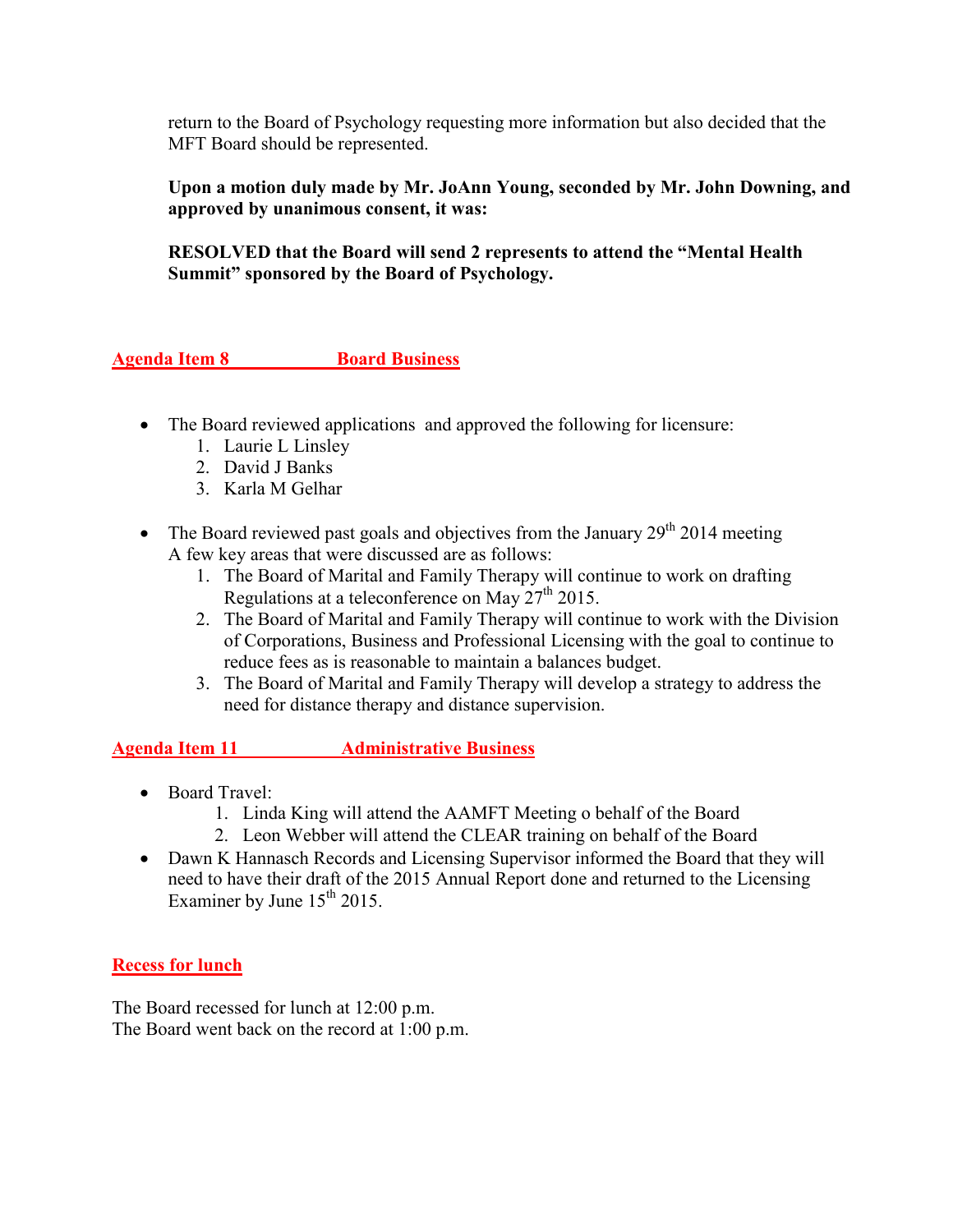# **Agenda Item 10 Public Comments**

• The Board recognized Larry Holemen, LMFT and Supervisor in Alaska. Mr. Holemen was also a member of the Board 10 years ago.

Mr. Holemen's statement to the Board:

- 1. The purposed regulations if adopted by the Board would restrict and discourage new licenses for coming to Alaska.
- 2. It is his recommendation that the Board should look at out of State supervision to increase the number of licensees in Alaska.
- 3. The Board should consider reciprocity with other States to also increase the number of licensee's in the State of Alaska.
- 4. Mr. Holemen recommended that the Board look into allowing those hours accrued in another State, be accepted here in Alaska.
- 5. Mr. Holemen suggested that the Board look into changing the CEU requirements to exclude topics that the license is not practicing in.
- 6. Mr. Holemen commented that the Board had thought about combining with other Mental health Boards, he suggested that the Board research the idea.
- 7. Mr. Holemen suggested that the Board research reciprocity with other States to increase the number of LMFT's in the State of Alaska.

Board member Kennith McCarty comments that the Boards position is to first protect the public in Alaska. What if other States are not as dedicated to that as we are?

• Mr. Holemen responded that the Board would need to research other States minimum qualifications to make sure that they meet Alaska's standards.

The Board recessed at 2:23 p.m. The Board went back on the record at 2:30 p.m.

- The Board reviewed a letter from Mercy Dennis, LMFT regarding concerns with the purposed regulations. The Board appreciated Ms. Dennis' letter and have taken the concerns under consideration.
- The Board recognized Ashley Berrear, LMFT in Alaska.

Ms. Berrear's statement to the Board:

- 1. The purposed regulations will lower standards and lesson our field
- 2. The purposed regulations would detour folks from coming to Alaska to practice, for example:

• Military families

3. Ms. Berrear encouraged the Board to look for other options